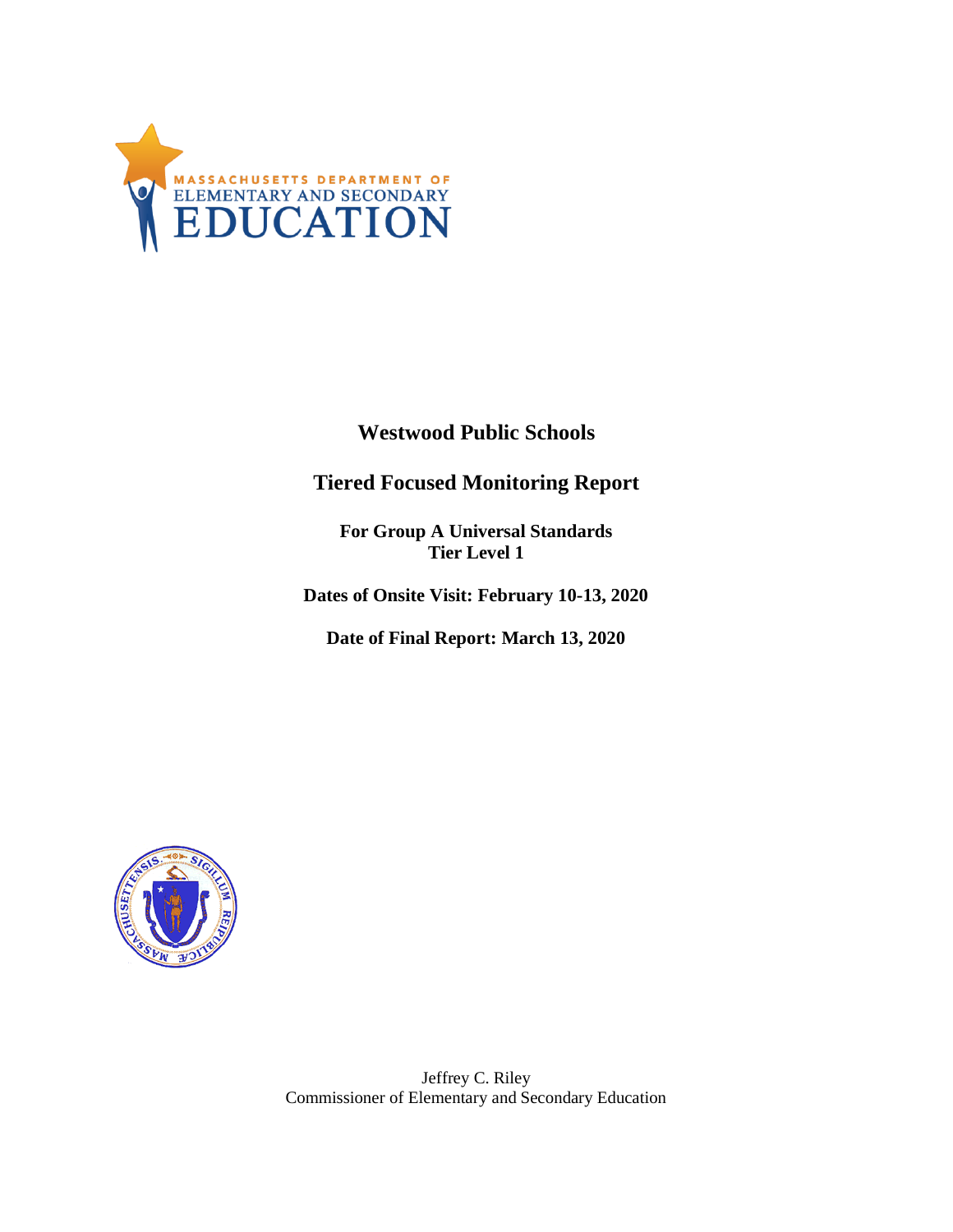During the 2019-2020 school year, Westwood Public Schools participated in a Tiered Focused Monitoring Review conducted by the Department's Office of Public School Monitoring. The purpose of the Tiered Focused Monitoring Review is to monitor compliance with regulatory requirements focusing on special education and civil rights. **The Department is pleased to report that the district was found to be in compliance with all criteria reviewed; no corrective action is required at this time.**

School districts and charter schools are reviewed every three years through Tiered Focused Monitoring. This review process emphasizes elements most tied to student outcomes, and alternates the focus of each review on either Group A Universal Standards or Group B Universal Standards.

Group A Universal Standards address:

- Student identification
- IEP development
- Programming and support services
- Equal opportunity

Group B Universal Standards address:

- Licensure and professional development
- Parent/student/community engagement
- Facilities and classroom observations
- Oversight
- Time and learning
- Equal access

In addition, the Department has reserved a specific set of criteria, collectively known as Targeted Standards, employed when LEA or school-level risk assessment data indicate that there is a potential issue. Identified Targeted Standards are assessed in addition to the Universal Standards.

Universal Standards and Targeted Standards are aligned with the following regulations:

Special Education (SE)

• selected requirements from the federal Individuals with Disabilities Education Act (IDEA-2004); the federal regulations promulgated under that Act at 34 CFR Part 300; M.G.L. c. 71B, and the Massachusetts Board of Education's Special Education regulations (603 CMR 28.00), as amended effective March 1, 2007.

Civil Rights Methods of Administration and Other General Education Requirements (CR)

- selected federal civil rights requirements, including requirements under Title VI of the Civil Rights Act of 1964; the Equal Educational Opportunities Act of 1974; Title IX of the Education Amendments of 1972; Section 504 of the Rehabilitation Act of 1973, and Title II of the Americans with Disabilities Act of 1990, together with selected state requirements under M.G.L. c. 76, Section 5 as amended by Chapter 199 of the Acts of 2011 and M.G.L. c. 269 §§ 17 through 19.
- selected requirements from the Massachusetts Board of Education's Physical Restraint regulations (603 CMR 46.00).
- selected requirements from the Massachusetts Board of Education's Student Learning Time regulations (603 CMR 27.00).
- various requirements under other federal and state laws.

Template Version 040419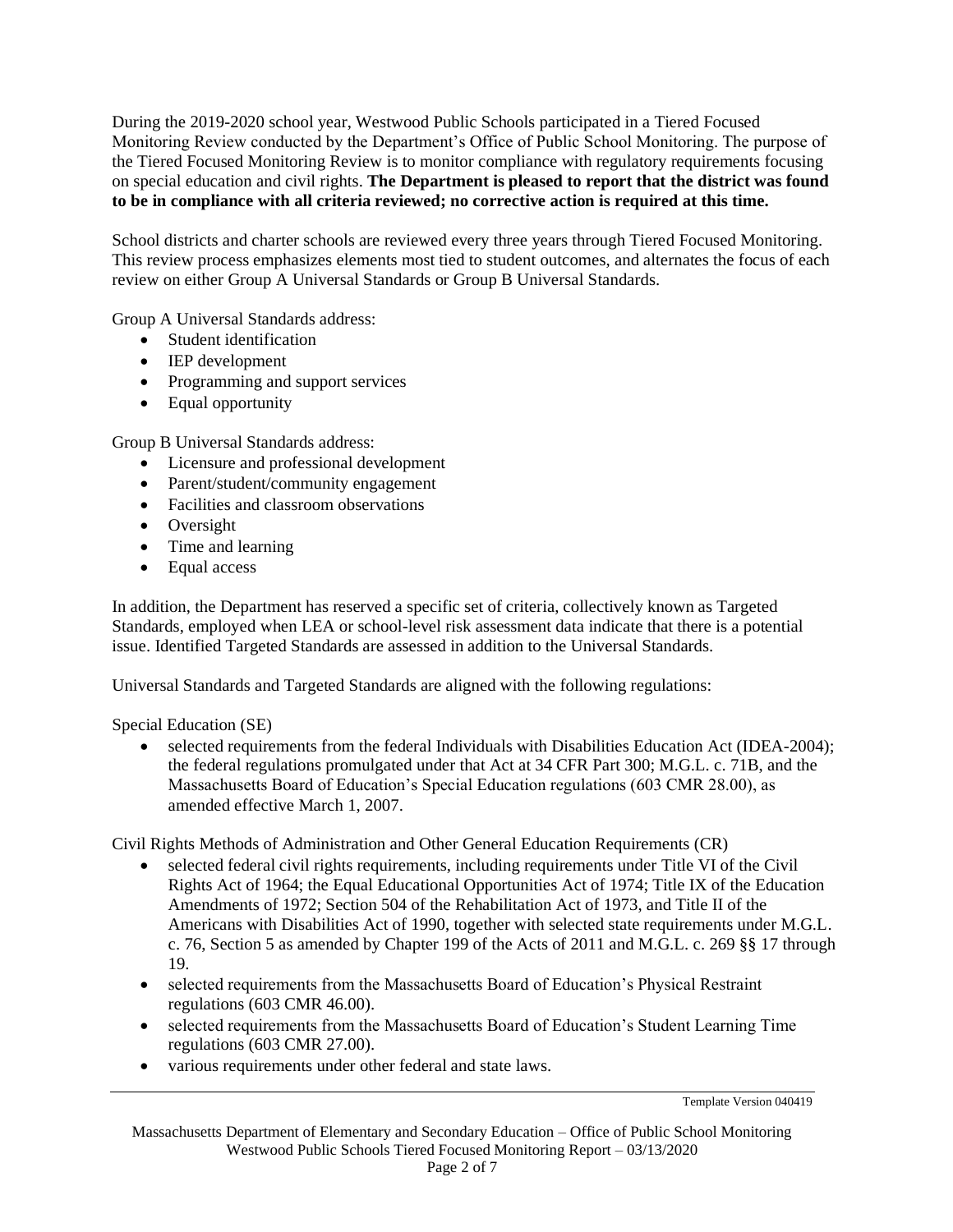Tiered Focused Monitoring allows for differentiated monitoring based on a district/charter school's level of need; the Tiers are defined as follows:

LEAs in Tiers 1 and 2 have been determined to have no or low risk:

- Tier 1/Self-Directed Improvement: Data points indicate no concern on compliance and performance outcomes – meets requirements.
- Tier 2/Directed Improvement: No demonstrated risk in areas with close link to student outcomes – low risk.

LEAs in Tiers 3 and 4 have demonstrated greater risk:

- Tier 3/Corrective Action: Areas of concern include both compliance and student outcomes – moderate risk.
- Tier 4/Cross-unit Support and Corrective Action: Areas of concern have profound effect on student outcomes and ongoing compliance – high risk.

The phases of Tiered Focused Monitoring for Westwood Public Schools included:

Self-Assessment Phase:

- The district reviewed special education and civil rights documentation for required elements including document uploads.
- The district reviewed a sample of special education student records selected across grade levels, disability categories and levels of need.
- Upon completion of these two internal reviews, the district's self-assessment was submitted to the Department for review.

On-site Verification Phase:

- Review of student records for special education: The Department selected a sample of student records from those the district reviewed as part of its self-assessment, as well as records chosen by the Department from the special education student roster. The onsite team conducted this review, using standard Department procedures, to determine whether procedural and programmatic requirements are being met.
- Review of additional documents for special education or civil rights.
- Surveys of parents of students with disabilities: Parents of students with disabilities were sent a survey to solicit information regarding their experiences with the district's implementation of special education programs, related services, and procedural requirements.
- Interviews of staff consistent with those criteria selected for onsite verification.
- Interviews of parent advisory council (PAC) representatives and other telephone interviews, as requested by other parents or members of the general public.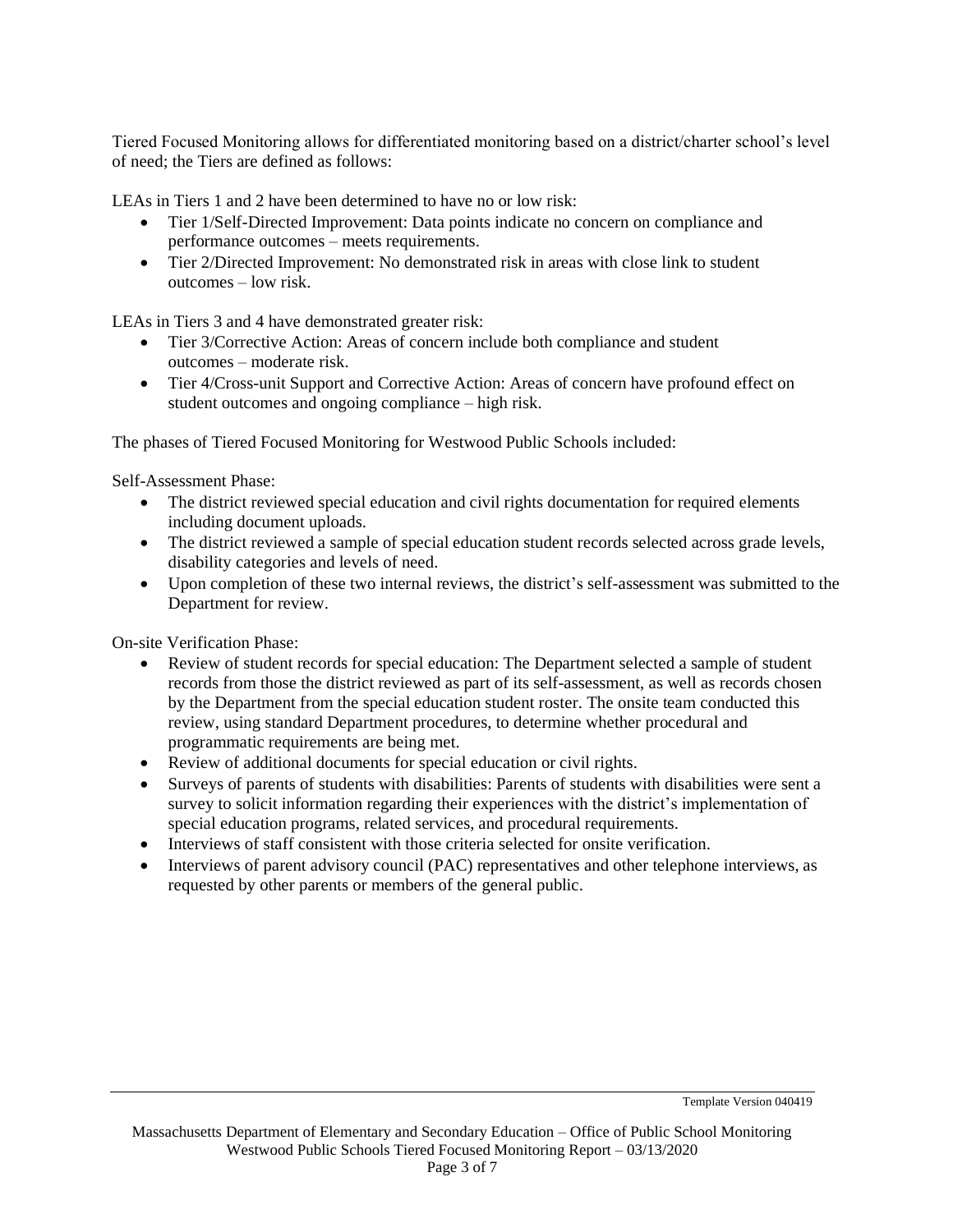#### **SUMMARY OF INDICATOR DATA REVIEW**

As part of the self-assessment process for districts or charter schools undergoing a review for Group A Universal Standards, the onsite team reviewed the results of Indicator data submissions for Indicators 11, 12 and 13. For any Indicator data noncompliance found, the district or charter school must develop and implement corrective action that includes correcting noncompliance for the individual students affected by it, addressing the root cause and underlying reasons for the identified noncompliance, and reviewing additional records as evidence that the issues have been corrected and that requirements are being met. The Office of Special Education Programs (OSEP) requires correction of noncompliance within one year of the finding.

The results of the Department's analysis regarding these Indicators are as follows:

|                                                            | Compliant | <b>Non-Compliant</b> | <b>Not Applicable</b> |
|------------------------------------------------------------|-----------|----------------------|-----------------------|
| Indicator 11 – Initial<br><b>Evaluation Timelines</b>      | X         |                      |                       |
| <b>Indicator 12 – Early</b><br><b>Childhood Transition</b> | X         |                      |                       |
| Indicator 13-<br><b>Secondary Transition</b>               | X         |                      |                       |

Template Version 040419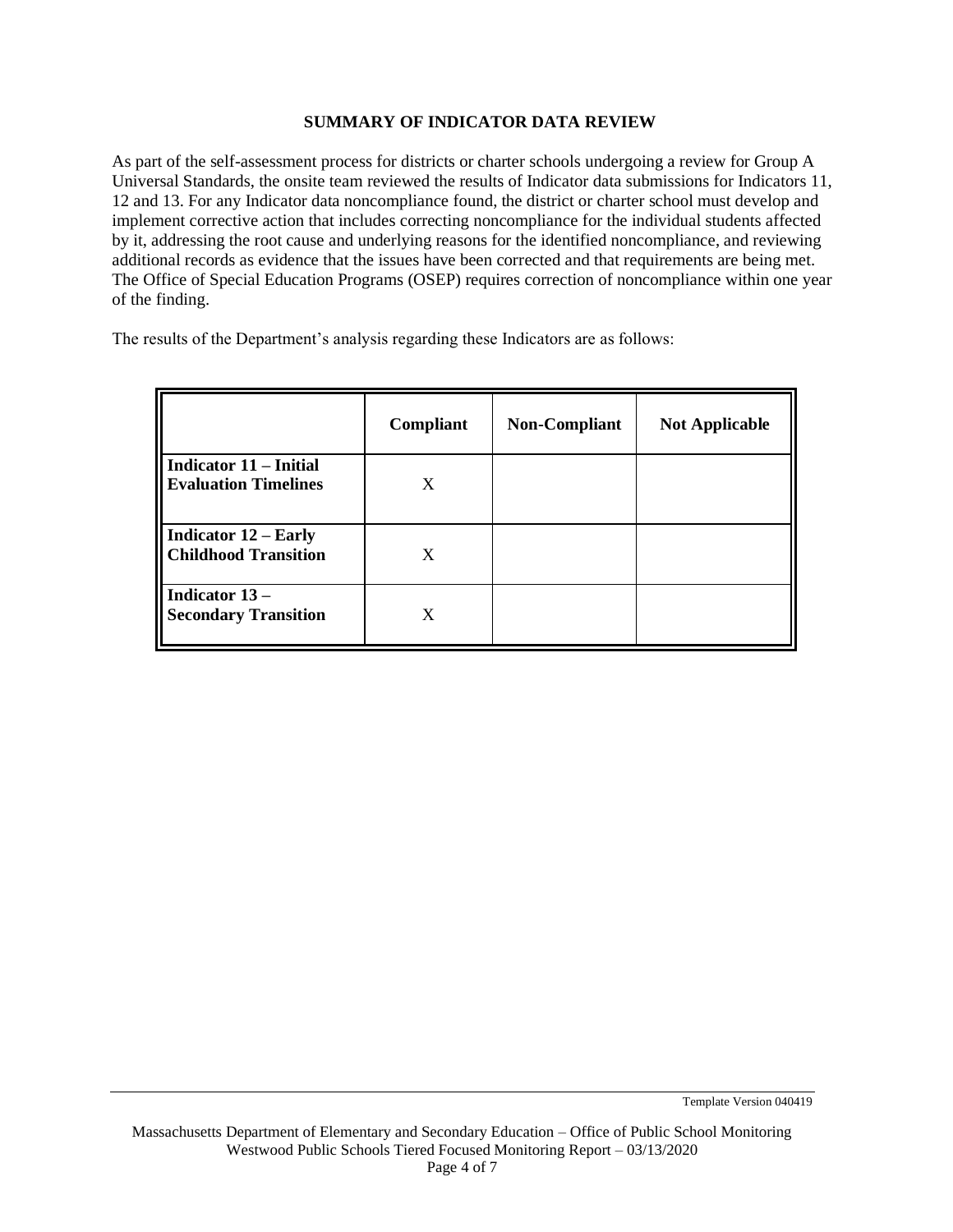### **DEFINITION OF COMPLIANCE RATINGS**

| Commendable                       | Any requirement or aspect of a requirement<br>implemented in an exemplary manner significantly<br>beyond the requirements of law or regulation.                                                                                                                                                                                                                                              |  |
|-----------------------------------|----------------------------------------------------------------------------------------------------------------------------------------------------------------------------------------------------------------------------------------------------------------------------------------------------------------------------------------------------------------------------------------------|--|
| Implemented                       | The requirement is substantially met in all important<br>aspects.                                                                                                                                                                                                                                                                                                                            |  |
| <b>Implementation in Progress</b> | This rating is used for criteria containing new or<br>updated legal requirements and means that the district<br>has implemented any old requirements contained in the<br>criterion and is training staff or beginning to implement<br>the new requirements in such a way that the onsite team<br>anticipates that the new requirements will be<br>implemented by the end of the school year. |  |
| <b>Partially Implemented</b>      | The requirement, in one or several important aspects, is<br>not entirely met.                                                                                                                                                                                                                                                                                                                |  |
| <b>Not Implemented</b>            | The requirement is totally or substantially not met.                                                                                                                                                                                                                                                                                                                                         |  |
| <b>Not Applicable</b>             | The requirement does not apply to the school district or<br>charter school.                                                                                                                                                                                                                                                                                                                  |  |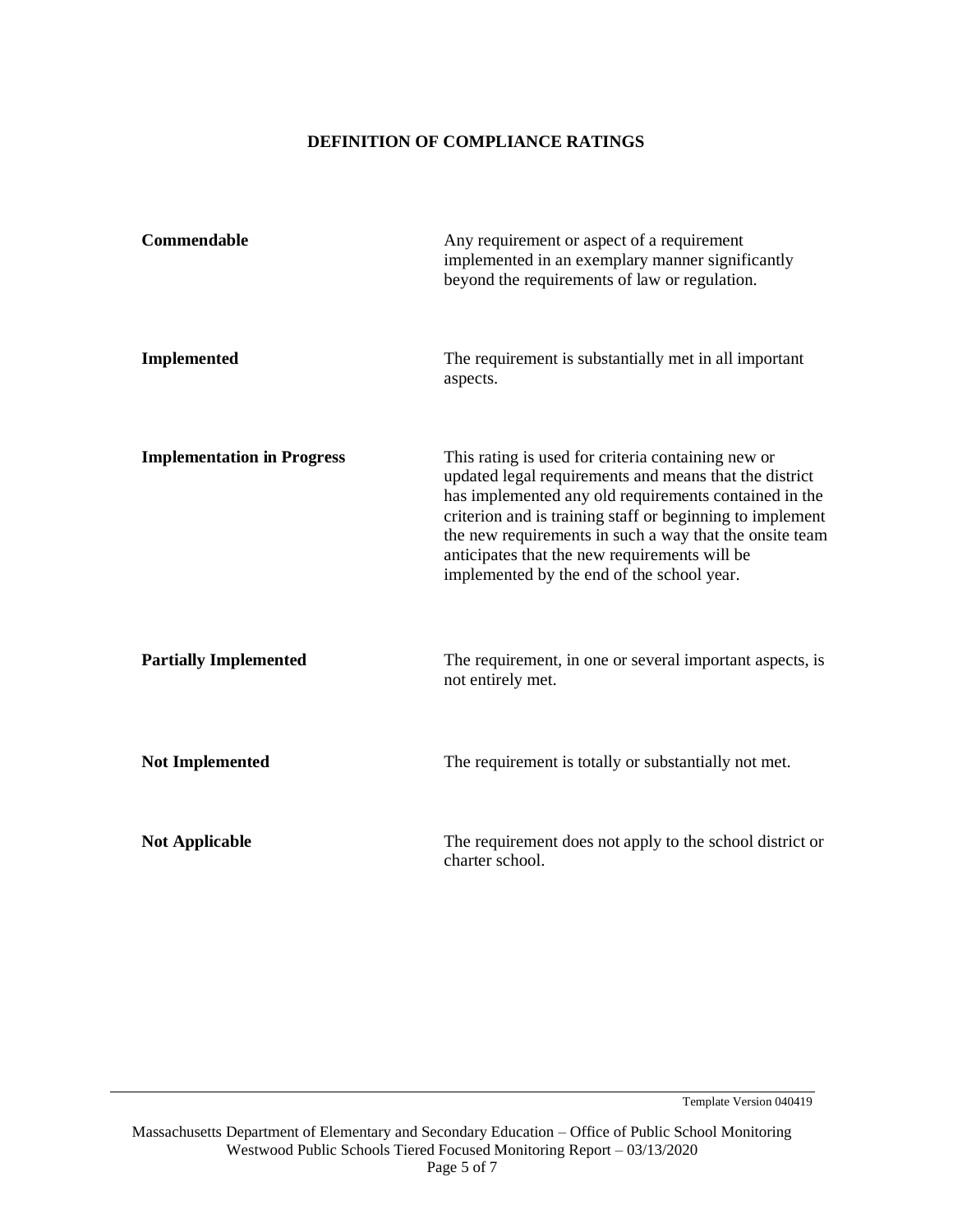# **Westwood Public Schools**

### **SUMMARY OF COMPLIANCE CRITERIA INCLUDED IN THIS REPORT RECEIVING A COMMENDABLE RATING FROM THE DEPARTMENT OF ELEMENTARY AND SECONDARY EDUCATION**

| <b>Special</b><br><b>Education</b> |  |
|------------------------------------|--|
| <b>SE 35</b>                       |  |

SE 35 – Assistive technology: specialized materials and equipment

A review of student records, documents, staff interviews and observations indicated that Westwood Public Schools has developed comprehensive procedures and practices to ensure that meaningful access to assistive technology (AT) devices and/or services is available for each eligible student.

IEP Teams employ a multidisciplinary approach to evaluations, utilizing the expertise and input of speech and language pathologists, occupational therapists and physical therapists, as well as consultation from student support teams, principals, and teachers. If the assessment team determines that more information is needed, the district will contract with external consultants. In addition, the assessment process consistently incorporates other sources of data, including information from device and application trials, observations, student self-reports, and parent reports.

Westwood Public Schools' ongoing contract with its consulting organizations ensures that district staff, students, and families receive expert guidance on selection and use, as well as training on devices and software. Student-specific training is provided to staff, students, parents, and community-based providers such as job coaches, home care providers, extended family members, and respite providers, which results in generalized use and practice across settings. The district also employs technology coaches at every school level to maintain, repair and support the implementation of technology for everyday instruction. These technology coaches provide annual training for all instructional assistants and support staff.

Westwood's extensive database of assistive and augmentative resources is organized by curriculum areas (reading, writing, math, social studies and science) and by function (study skills, speech, social/emotional, vision, hearing, physical and English learners). In addition to a comprehensive array of high- and lowtech AT, Westwood has purchased over 135 augmentative/assistive applications for students' school and personal use. The technology coaches have access to a bank of loaner devices when a student's device needs maintenance and repair. Additionally, the technology coaches have formed relationships with vendors to expedite purchases or secure leased devices for trials.

Parents are provided with information on AT through a variety of sources. This information includes the process for assessing each student's assistive technology needs, links to the Department guidance on assistive technology, resources on how AT increases students' functional performance, and the district's database of assistive technology apps, hardware and software. Parents are therefore able to participate meaningfully in the AT selection process and integration into students' education programming.

Template Version 040419